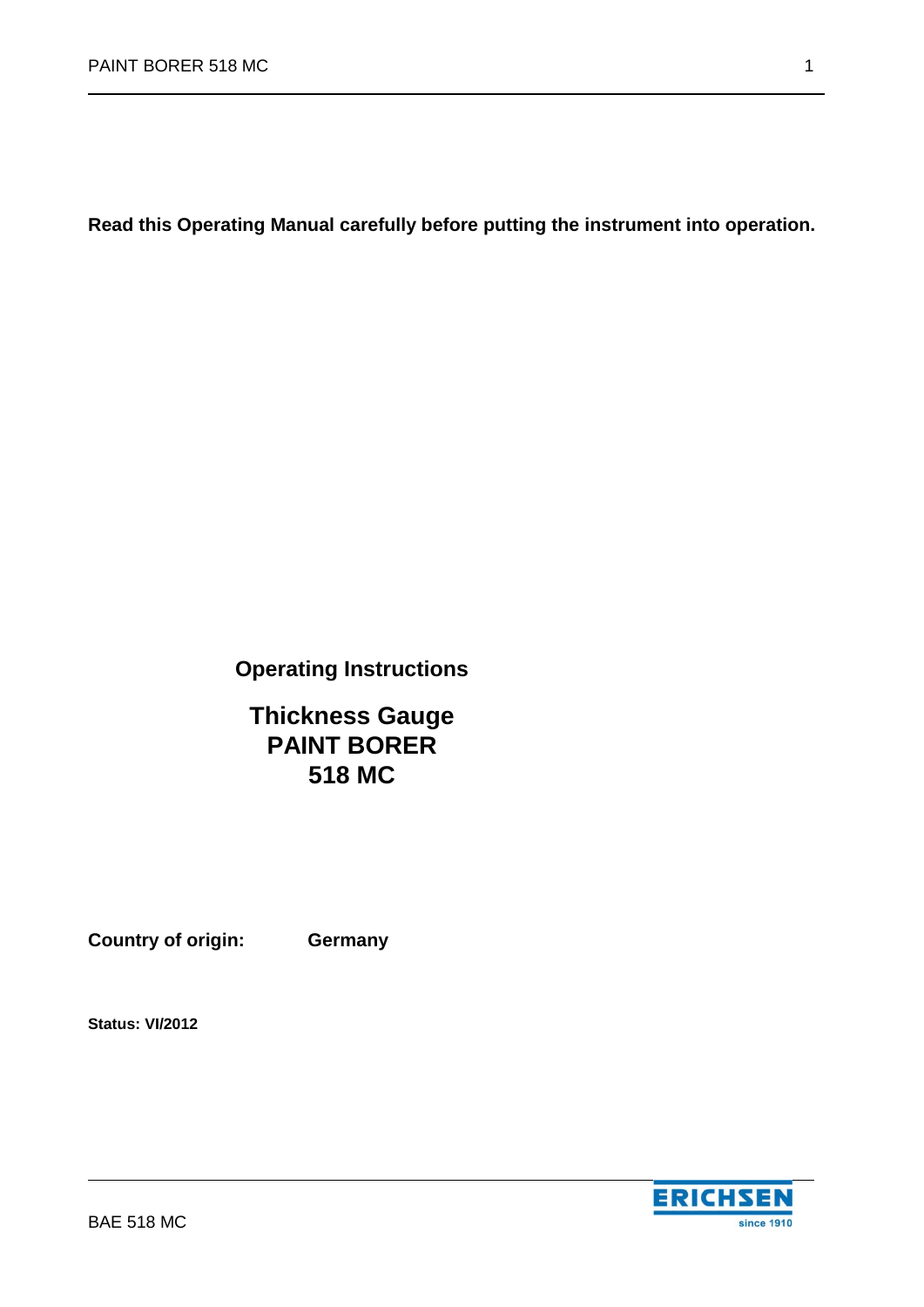# **Index Page**

| 1<br><b>Fundamentals</b><br><b>Receiving Inspection</b><br>1.1<br>1.2<br>Pupose and Designated Use<br>1.3<br>Storage and Operation<br>1.4<br>Safety Instructions<br>1.5<br>Copyright<br>1.6<br>Address of the Supplier                             | 3<br>3<br>3<br>3<br>3<br>3<br>3                                                                                 |
|----------------------------------------------------------------------------------------------------------------------------------------------------------------------------------------------------------------------------------------------------|-----------------------------------------------------------------------------------------------------------------|
| 2 Instrument Data<br>2.1 Name / Type<br>2.2 Scope of Supply<br>2.2.1 Basic instrument<br>2.2.2 Additional accessories (optional)<br>2.2.3 Spare part<br>2.3 Technical Data<br>2.3.1 Basic instrument<br>2.3.2 Drills<br>2.3.3<br>Specimen Platform | 4<br>$\overline{4}$<br>$\overline{4}$<br>$\overline{4}$<br>$\overline{4}$<br>$\overline{4}$<br>5<br>5<br>5<br>5 |
| 3<br><b>Operation - Function - Handling</b><br>3.1 Power Supply<br>3.2 Illumination<br>3.3 Sliding Mechanism<br>3.4 Measuring microscope<br>3.5 Drills (Wedge cut method)<br>3.6 Specimen Platform                                                 | 6<br>$\overline{7}$<br>$\overline{7}$<br>$\overline{7}$<br>8<br>8<br>9                                          |
| 4 Layer Thickness Measurement<br>4.1 Specimen preparation<br>4.2 Drilling Procedure<br>4.3 Establishing the Coating Thickness                                                                                                                      | 10<br>10<br>10<br>11                                                                                            |
| <b>Special Measuring Problems</b><br>5<br>5.1 Peeling<br>5.2 Curved Surfaces<br>5.3 Specimen Tilting<br>5.4 Literature                                                                                                                             | 13<br>13<br>14<br>14<br>15                                                                                      |
| <b>Maintenance and Care</b><br>6                                                                                                                                                                                                                   | 16                                                                                                              |

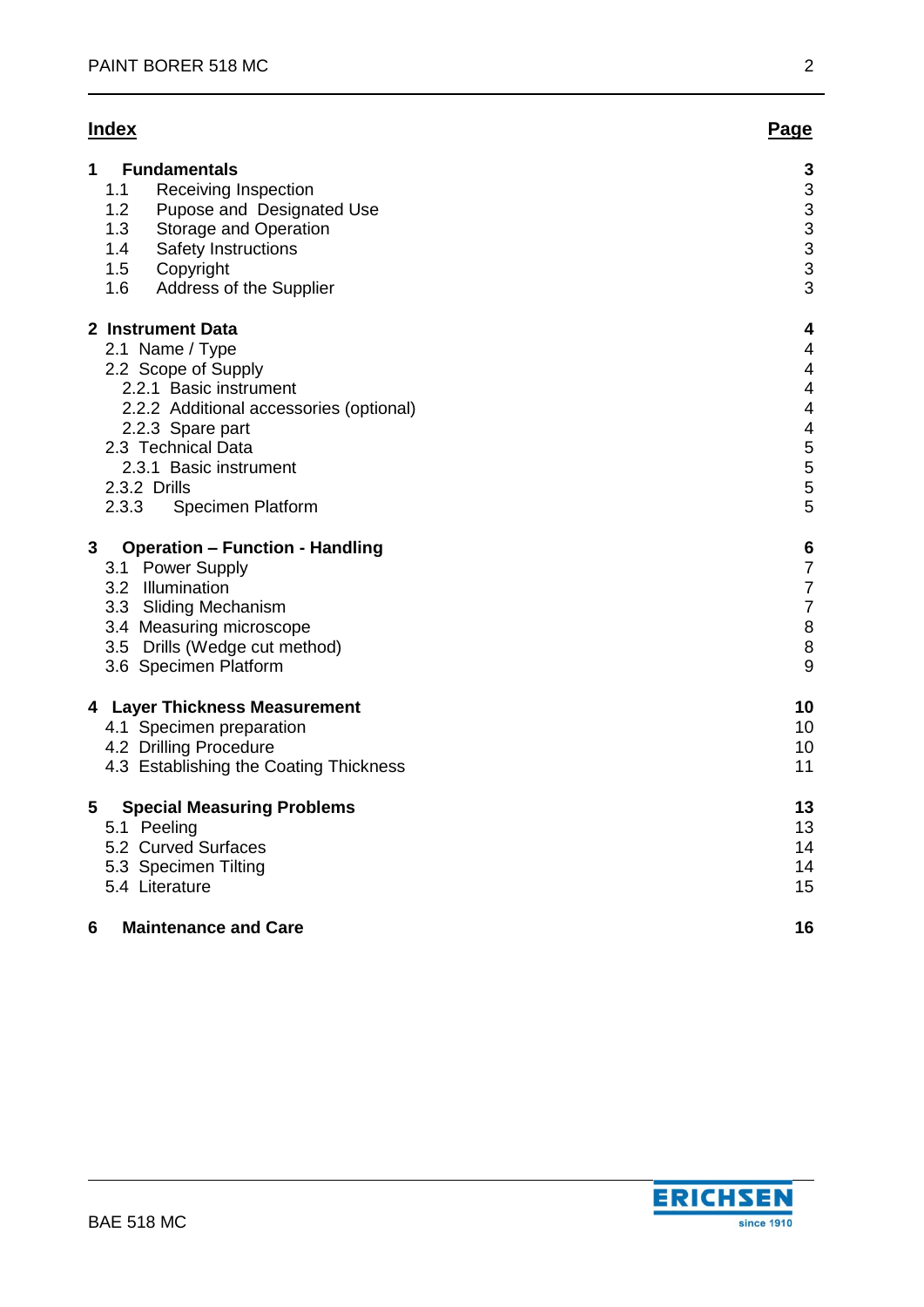# <span id="page-2-1"></span><span id="page-2-0"></span>**1 Fundamentals**

## **1.1 Receiving Inspection**

Check delivery for completeness. Transport damages should be documented and reported directly to the supplier or the relevant insurer.

# <span id="page-2-2"></span>**1.2 Purpose and Designated Use**

The **PAINT BORER 518 MC** is inteded to measure the thickness of organic coatings on any substrates using the wedge cut method.

ERICHSEN GmbH & Co. KG will not be liable for damages resulting from improper use.

#### <span id="page-2-3"></span>**1.3 Storage and Operation**

For the admissible climatic conditions please refer to chapter 2.3.1.

#### <span id="page-2-4"></span>**1.4 Safety Instructions**

The general statutory as well as otherwise binding regulations for accident prevention and environmental protection have to be observed.

# <span id="page-2-5"></span>**1.5 Copyright**

The copyright of this instruction manual remains with ERICHSEN GmbH & Co. KG, D-58675 Hemer. The instruction manual is intended solely for the user and his personnel.

The instruction manual contains instructions and guidelines which may not be duplicated, distributed or otherwise passed on to others either in full or in part. Infringement of these restrictions can lead to legal action.

#### <span id="page-2-6"></span>**1.6 Address of the Supplier**

## **ERICHSEN GmbH & Co. KG Am Iserbach 14 D-58675 HEMER / Germany**

| Tel.∶     | (02372) 9683-0         |
|-----------|------------------------|
| Fax:      | (02372) 6430           |
| eMail:    | info@erichsen.de       |
| Internet: | http://www.erichsen.de |
|           |                        |

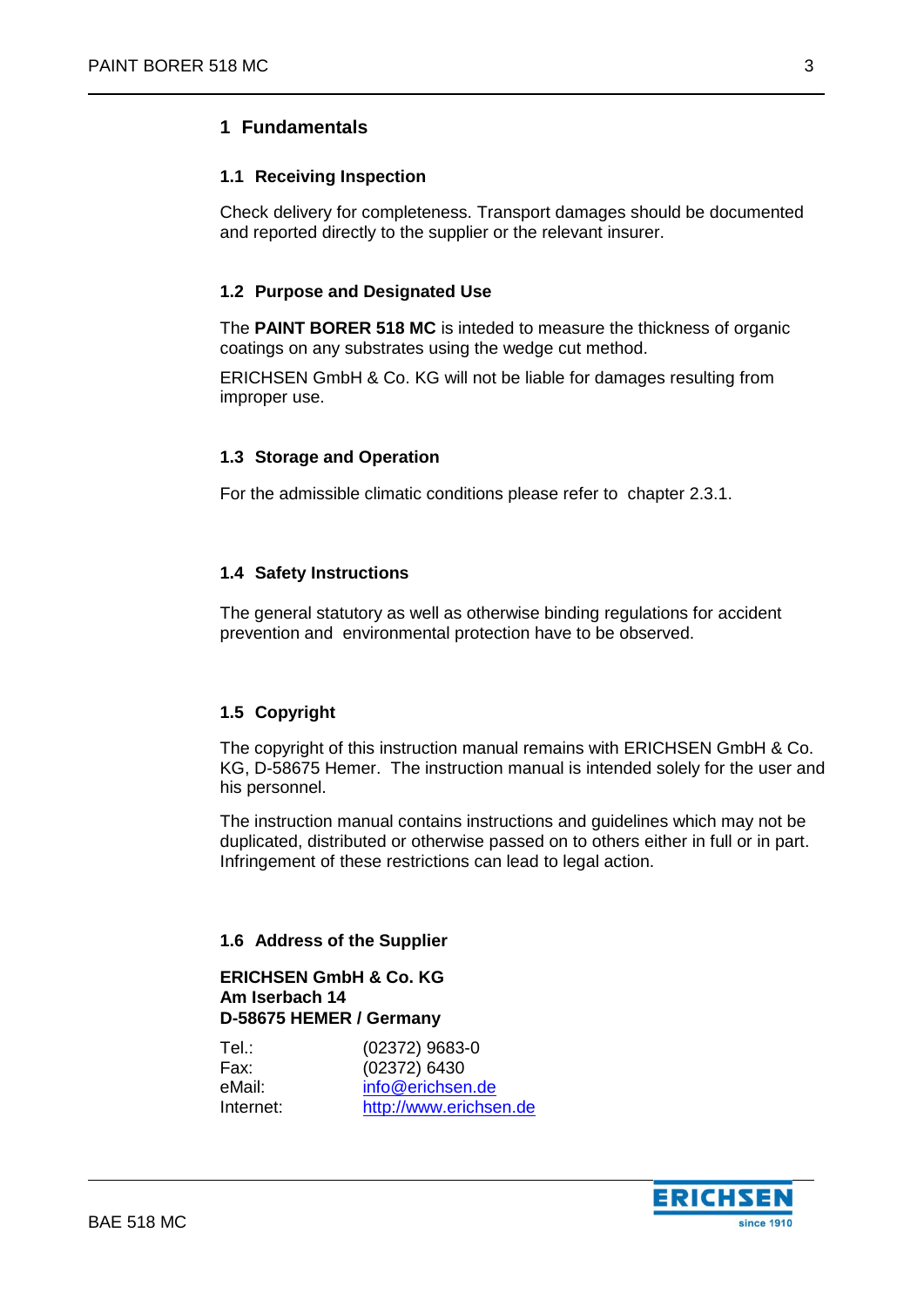# <span id="page-3-0"></span>**2 Instrument Data**

#### <span id="page-3-1"></span>**2.1 Name / Type**

**Thickness Gauge PAINT BORER, Model 518 MC ,**

Ord.-No. 0283.03.31, with microscope to be turned and moved sideways



# <span id="page-3-2"></span>**2.2 Scope of Supply**

#### <span id="page-3-3"></span>*2.2.1 Basic instrument*

- 1 Drill No. 5 for layer thicknesses up to 300 microns
- 1 Felt test pen black
- 1 Felt test pen silver
- 1 Screw driver
- 1 Rechargeable battery (9 V)<br>1 Power pack (100 240) VA
- Power pack  $(100 240)$  VAC /  $(47 63)$  Hz
- 1 Operating Instructions
- 1 Plastic case

# <span id="page-3-4"></span>*2.2.2 Additional accessories (optional)*

Drill No. 2 for layer thicknesses up to 200 microns Ord.-No. 910927241 Drill No. 4 for layer thicknesses up to 500 microns Ord.-No. 910927741 Drill No. 3 for layer thicknesses up to 1000 microns Ord.-No. 910927841 Drill No. 1 for layer thicknesses up to 1000 microns Ord.-No. 910927141 Specimen platform Controller Controller Controller Controller Controller Controller Controller Controller Controller Controller Controller Controller Controller Controller Controller Controller Controller Controller Contro

# <span id="page-3-5"></span>*2.2.3 Spare part*

Drill No. 5 for layer thicknesses up to 300 microns Ord.-No. 910928241

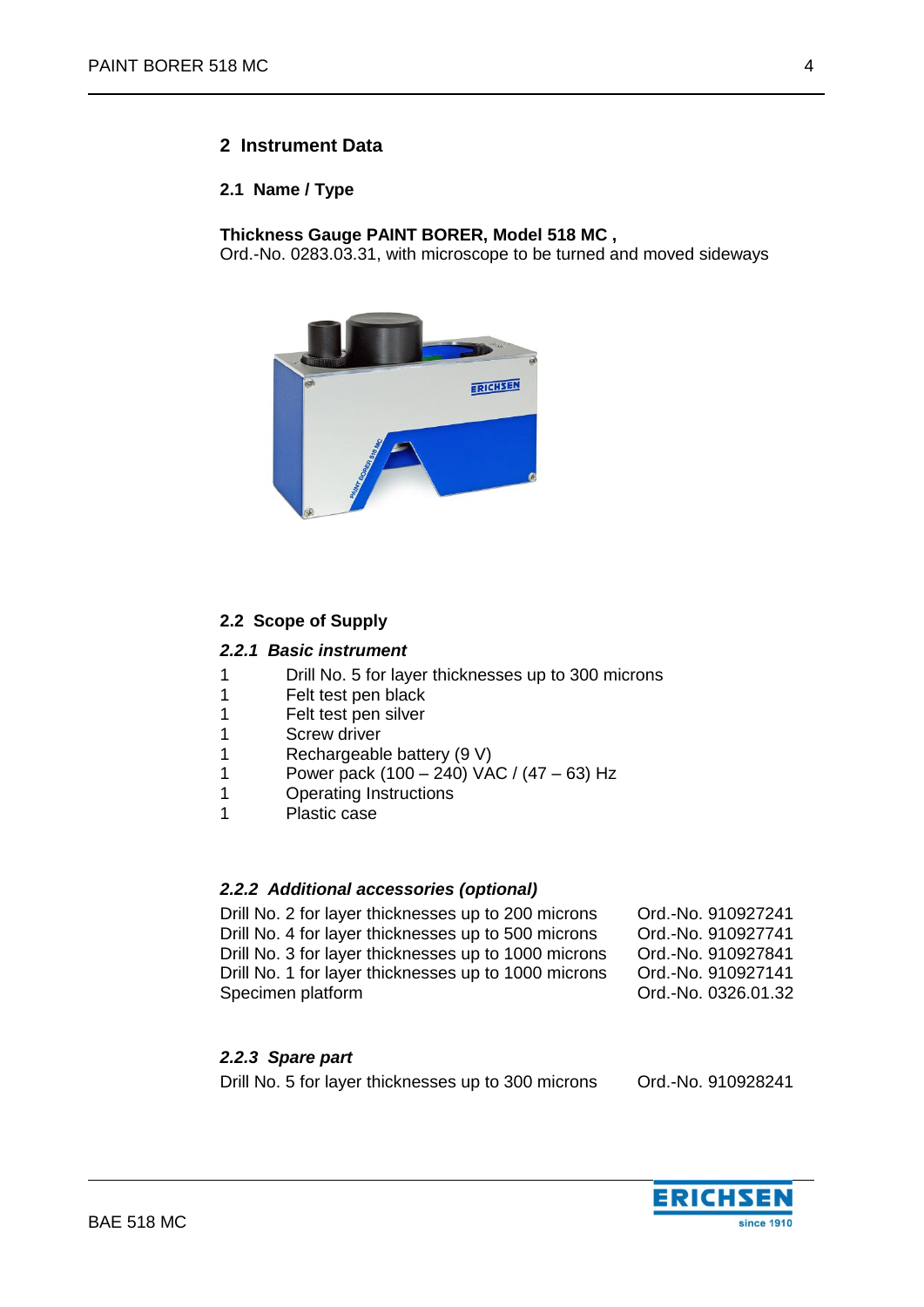# <span id="page-4-0"></span>**2.3 Technical Data**

## <span id="page-4-1"></span>*2.3.1 Basic instrument*

| Dimensions $(H \times W \times D)$                                            | 110 mm x 55 mm x 145 mm                                              |
|-------------------------------------------------------------------------------|----------------------------------------------------------------------|
| Net weight                                                                    | approx. 800 g                                                        |
| Number of revolutions of the drill                                            | approx. 180 rpm                                                      |
| Minimum dimensions of specimen                                                | 150 mm x 25 mm                                                       |
| Mains connection (alternative)<br>- 9-V-Accu<br>- 9-V-Battery<br>- Power pack | 6F22<br>6LR61<br>$(100 - 240)$ VAC, $(47 - 63)$ Hz<br>18 VDC / 0.8 A |
| Temperature range<br>- Storage conditions<br>- Operating conditions           | -10 °C bis +70 °C<br>-10 °C bis +40 °C                               |

## **2.3.2 Drills**

**Table 1 Performance of the drills (wedge cut method)**

<span id="page-4-2"></span>

| <b>Drill</b>             | No. $2^1$ )       | No. $5^2$ )       | No. $4^1$ )  | No. $3^1$ )   | No. $1^1$ )   |  |  |
|--------------------------|-------------------|-------------------|--------------|---------------|---------------|--|--|
| Measuring range          | up to $200 \mu m$ | up to $300 \mu m$ | up to 500 µm | up to 1000 um | up to 2000 um |  |  |
| Scale factor (f)         | 2 µm/sc.div.      | 3 µm/sc.div.      | 5 µm/sc.div. | 10 µm/sc.div. | 20 µm/sc.div. |  |  |
| Cutting angle $(\alpha)$ | $5,7^\circ$       | $8,5^{\circ}$     | $14.0^\circ$ | $26.7^\circ$  | $45^\circ$    |  |  |
| tan $\alpha$             | 0.10              | 0.15              | 0.25         | 0.50          | 1.0           |  |  |
| Geometry                 |                   | single-edges      |              |               |               |  |  |
| Head-Ø                   | $5 \text{ mm}$    |                   |              |               |               |  |  |
| Material                 | carbide           |                   |              |               |               |  |  |

 $^{1}_{2}$ ) as accessory<br> $^{2}_{2}$  included in the scope of supply

# <span id="page-4-3"></span>**2.3.3 Specimen Platform**

Dimensions  $(H \times W \times D)$  60 mm x 130 mm x 55 mm Net weight approx. 145 g Minimum dimensions of specimen 10 mm x 6 mm Maximum width of specimen **73 mm** Maximum thickness of specimen 25 mm

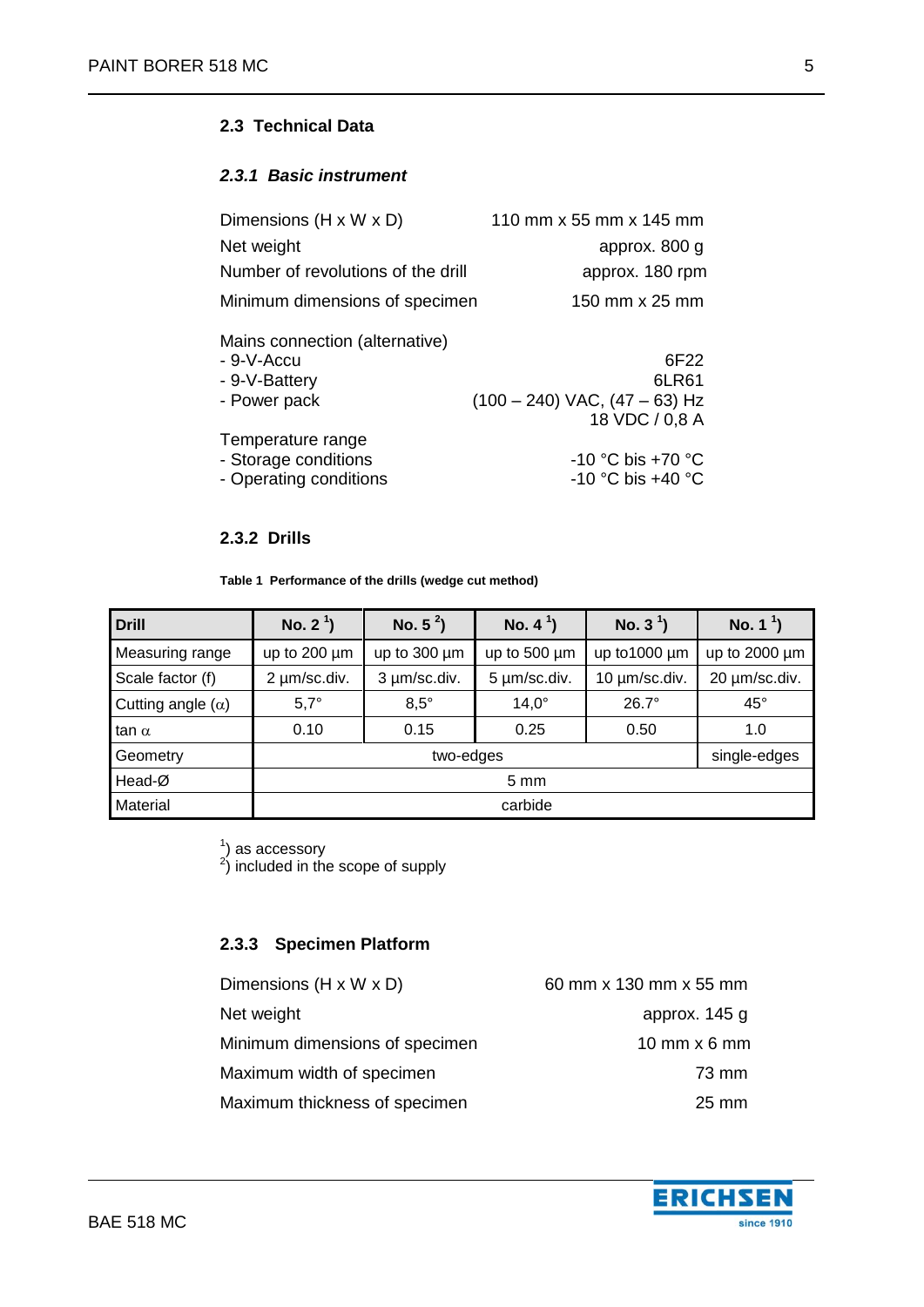

<span id="page-5-0"></span>

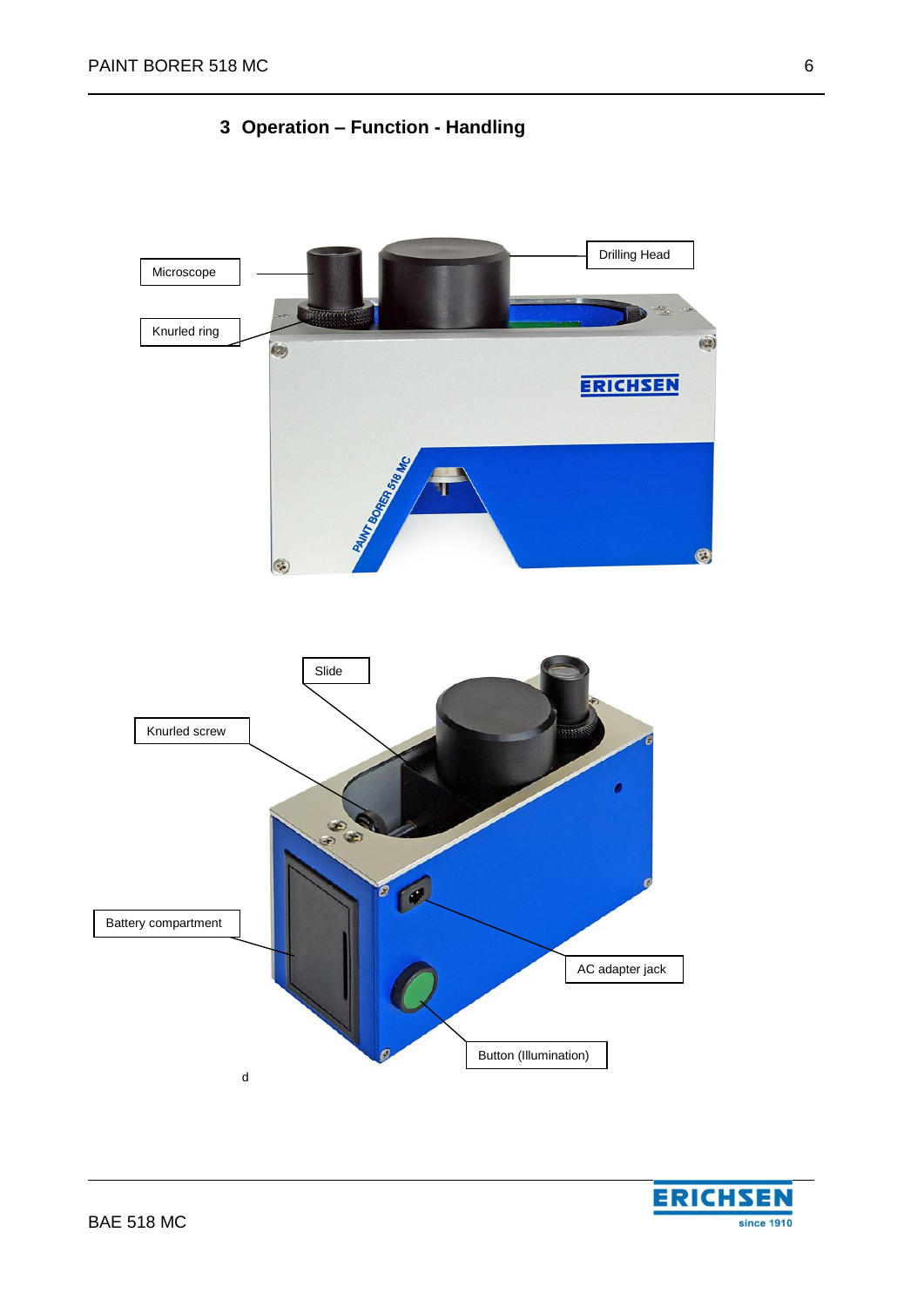## <span id="page-6-0"></span>**3.1 Power Supply**

The **PAINT BORER 518 MC** is basically intended for use independently of the mains supply, i.e. it is a portable instrument. The built in power source is in the form of a 9 V NC rechargeable battery (IEC No. 6F22). Alternatively, a 9 V compact battery (alkaline manganese Type IEC No. 6LR61) can be employed.

The 9 V rechargeable battery is delivered packed separately and has to be inserted into the black plastic compartment on the right-hand side before the instrument is put into operation. Care is necessary to prevent breaking off the battery cable.

**The jack for connecting the AC adapter is located on the rear of the PAINT BORER. The time required for charging is 14 hours. The instrument can be operated whilst it is charged.**



**If the PAINT BORER is operated with batteries, the charging unit must by no means be connected to it.**

**If the PAINT BORER is generally connected to the mains, it is advisable to remove the rechargeable battery as otherwise it will be overcharged. If the instrument is mainly connected to the mains supply, but is occasionally also used for mobile applications, the rechargeable battery may be left in the instrument, but the recharger should not always be connected.**

# <span id="page-6-1"></span>**3.2 Illumination**

A white light emitting diode (LED) for diffuse light is used for sample illumination. The button for illumination is located on the rear of the **PAINT BORER**.

To switch on the LED press the button briefly. Press the button longer to switch off the LED, or wait for 60 s (shut down automatically). When switched on, the LED brightness can be varied in three steps. After switching on the middle step is always set.

#### <span id="page-6-2"></span>**3.3 Sliding Mechanism**

An important part of the **PAINT BORER** is the slide which holds th drilling head and measuring microscope. The slide can be moved from side to side in such a way that in one end position the drill is above the test point and in the other end position the microscope is above the test point.

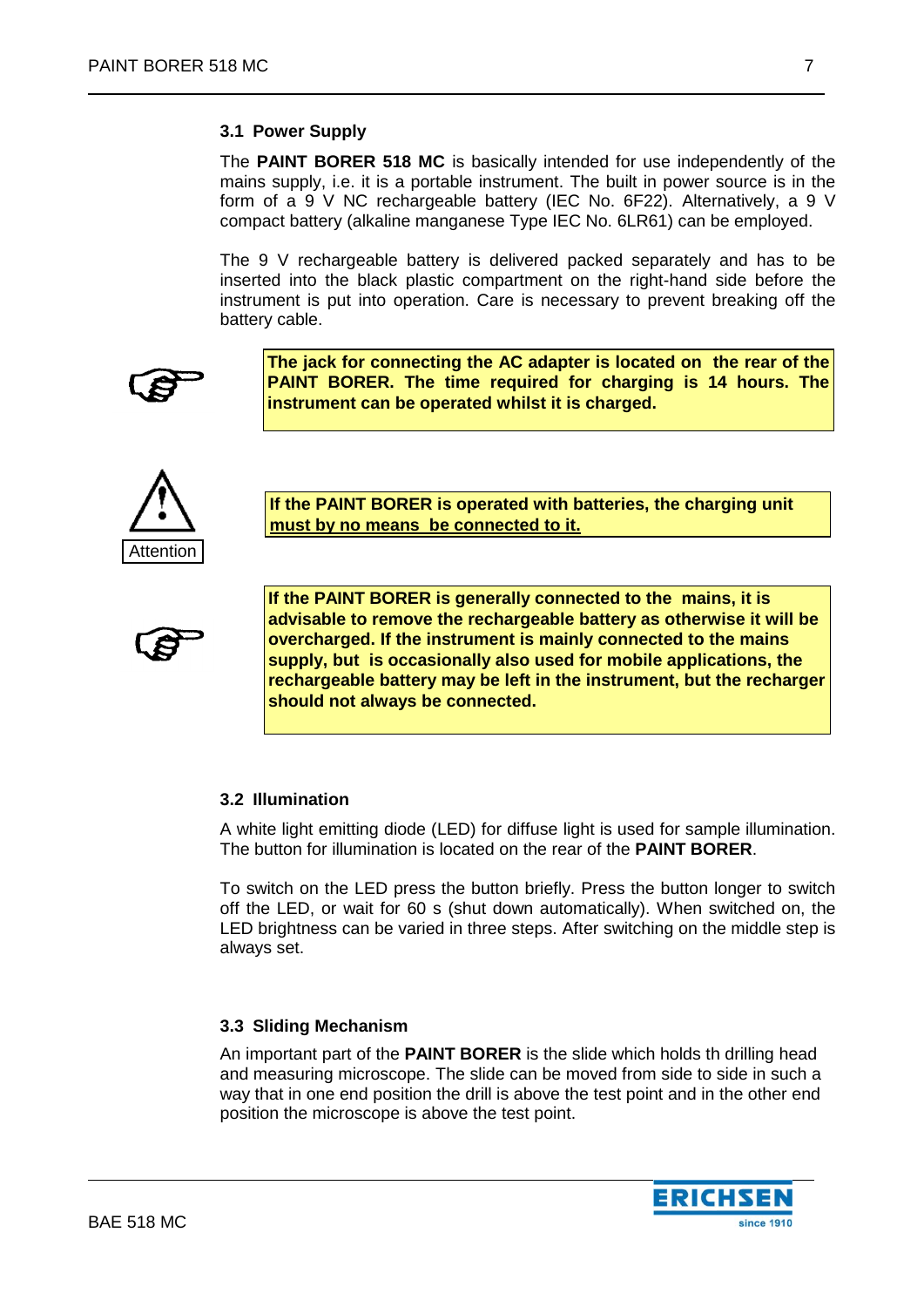In the left-end position for drilling, the slide rests against a micro-switch. Slight pressure on the spring drill head suffices to move the drill downwards and simultaneously to switch on the motor.

The right-end position fixes the measuring point of the microscope. A horizontal screw with knurled plastic head is fitted on the right at the top of the frame for sensitive adjustment of this end position. Since the fine adjustment only acts in one direction (towards the left), the knurled screw should be screwed inward (towards the right) before each measurement is made.

The microscope can be moved across the slider and additionally also be rotated. A knurled ring for turning is mounted on the tube.



#### <span id="page-7-0"></span>**3.4 Measuring microscope**

With the 100 division scale of the measuring microscope magnifying 50 times a measuring range covered by 2 mm. One mark of the scale corresponds to 20 µm, and the measurement resolution is 1% of measuring range.

For the adjustment of the measuring microscope hold the knurled ring. With the light switched on, first turn the eye piece holder to bring it into focus with the measuring scale and then raise or lower the complete microscope tube to bring it into focus with the specimen surface.

# <span id="page-7-1"></span>**3.5 Drills (Wedge cut method)**

Part of the basic equipment of the **PAINT BORER** is a drill for a measuring range of 300 microns (drill no. 5). Further drills for measuring ranges of 200 microns (drill no. 2), 500 microns (drill no. 4), 1000  $\mu$ m (drill no. 3) and 2000  $\mu$ m (drill no. 1) can be supplied as accessories.

The drill no. 1 employs a single cutting edge, but the drills no. 2, 3, 4 and no. 5 are fitted with two cutting edges so as to achieve a good conical shape in spite of the shallow angle (5.7°, 8.5°, 14° or 26.7°).

All drills are entirely made of carbide. This means that they are extremely resistant to abrasion and wear but also extremely brittle. The drills must therefore not be submitted to any excessive knocking especially when working with hard substrates.

To change the dirll slacken the clamping screw within the holding fixture using thesupplied screw driver and remove the drill. Insert the new drill in such a way that it locks into the coupling and then tighten the clamping screw.



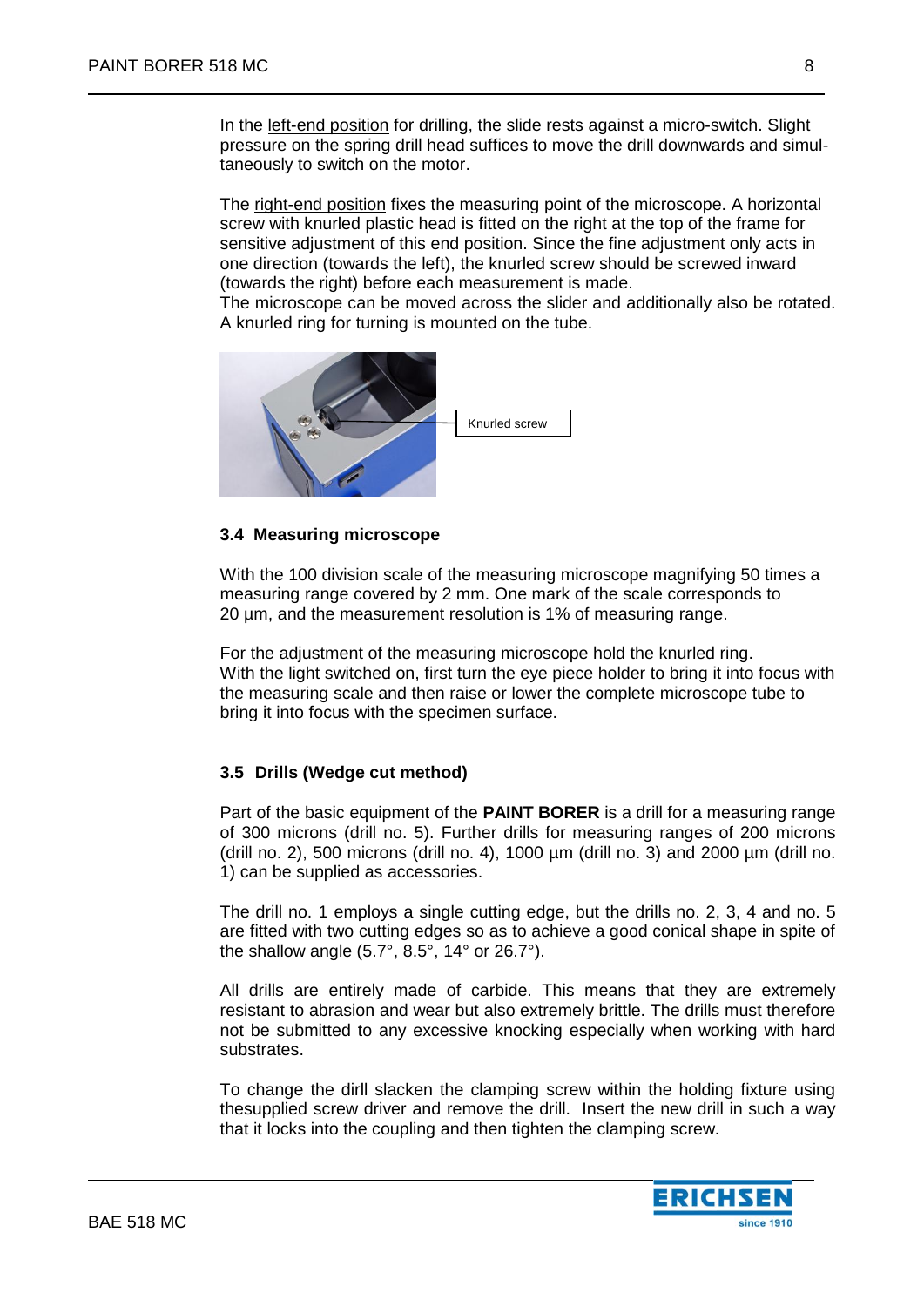# <span id="page-8-0"></span>**3.6 Specimen Platform**

The specimen platform available as an accessory, is intended to serve as an clamping adapter for small parts (e. g. parts cut from larger specimens) and for (slightly) curved specimens as well as for specimens with a complicated geometry (e. g. shaped parts).



Slots are milled into the mounting plate of the specimen platform. These in conjunction with two rails with holes provide sufficient degrees of freedom for fixing specimens various geometrical shapes. When clamping the specimen take care that the mounting plate is not bent.

The rails with holes are intended to serve only as basic equipment: If series of measurements are to be performed on specimens of similar shape and dimensions, it is recommended to employ specially made clamping pieces, for example of bent sheet metal strip, matched in an optimum manner to the geometry of the specimen to faciliate more rapid measurement.

The mounting plate is constructed in such a way that it can be fixed underneath the **PAINT BORER** and the latter can then be placed onto the round feet of the specimen table. This will ensure that the specimens - with or without specimen platform - are always drilled in the same manner.



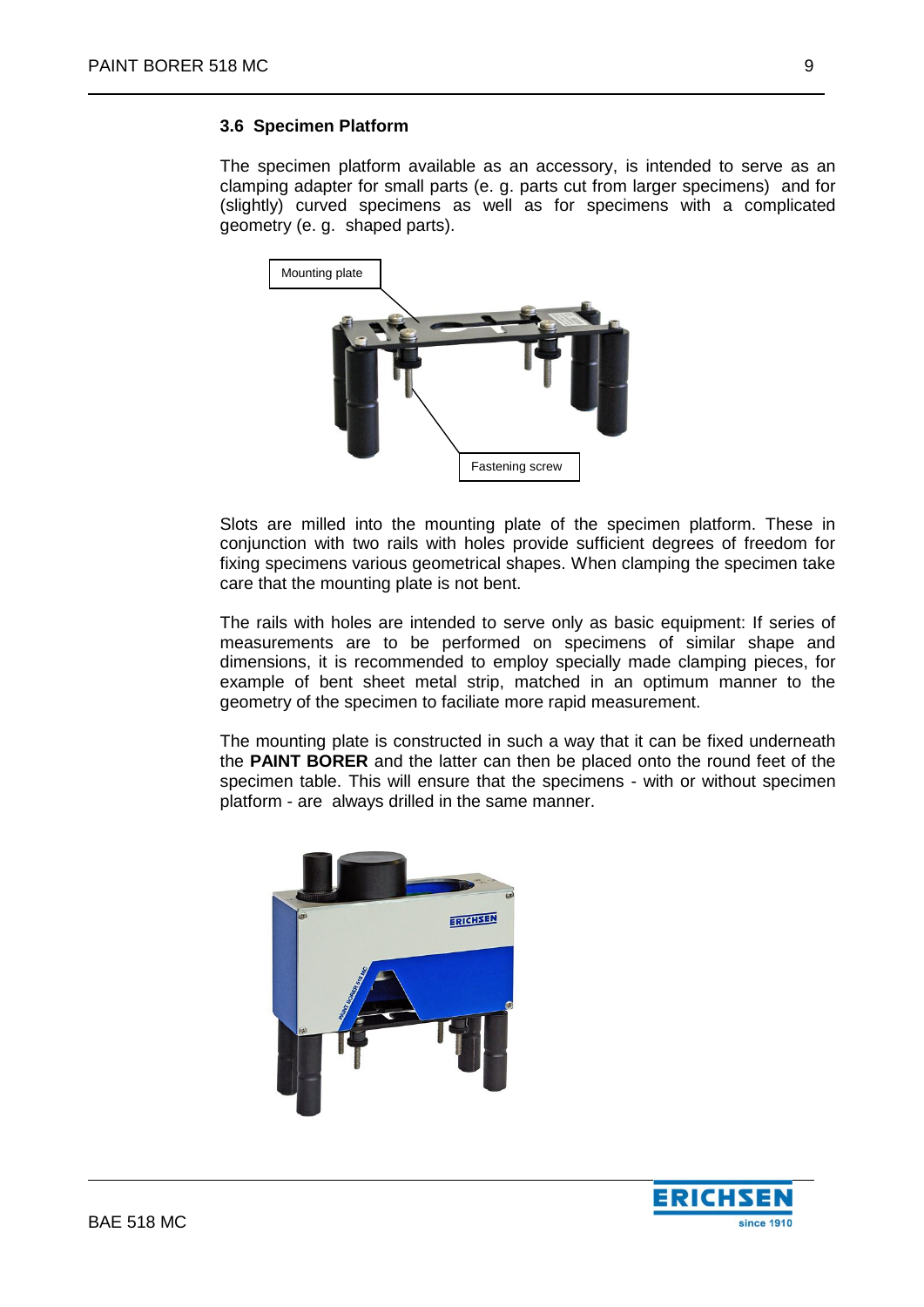# <span id="page-9-0"></span>**4 Layer Thickness Measurement**

# <span id="page-9-1"></span>**4.1 Specimen preparation**

Initially select a flat part of the specimen surface. The area must be large enough for the rubber supports on the sides of the **PAINT BORER** to be well supported. Unless special additional measures are taken this means that the minimum specimen dimensions are 150 x 25 mm. Use the specimen table for smaller samples (see section 3.6).

A contrast mark should be applied at the test point covering a minimum area of 6 mm diameter. The colour of this mark should be in the strongest possible contrast with the colour of the specimen surface so as to make it easier to measure the cut through the coating with the microscope.

For light coloured specimens the black felt tip pen supplied can be used for the contrast mark; for dark coatings use the silver felt tip pen for marking (only apply a thin layer and let it harden sufficiently).

It is useful to adjust the microscope before drilling of the specimen (see section 3.4). The easiest way is to focus onto the edge of the contrast mark on the specimen surface.

# <span id="page-9-2"></span>**4.2 Drilling Procedure**

Set up drill for desired measuring range into the drilling head and fix.

If the layer thickness is not known, initially use a drill with a large angle and select optimum angle on this basis.

In case of multi layer systems where drills of different angles are to be employed, start with a drill with larger angle to bring the full section into view. The upper layer can then be drilled with another drill with smaller angles for higher accuracy in a separate operation.

Place slide of **PAINT BORER** against left location measuring instrument onto specimen so that drill tip is approx. in the centre of the contrast mark.

By slightly pressing on drilling head initiate drilling process. This should be done sensitively, to regulate the rate of cutting to suit the layer system and it may have to be optimised by trial.

It is essential to drill just into the substrate. The tips of the drills are designed so that they can be allowed to cut into the substrate by up to  $\frac{1}{4}$  of the measuring range without limiting the measuring range.

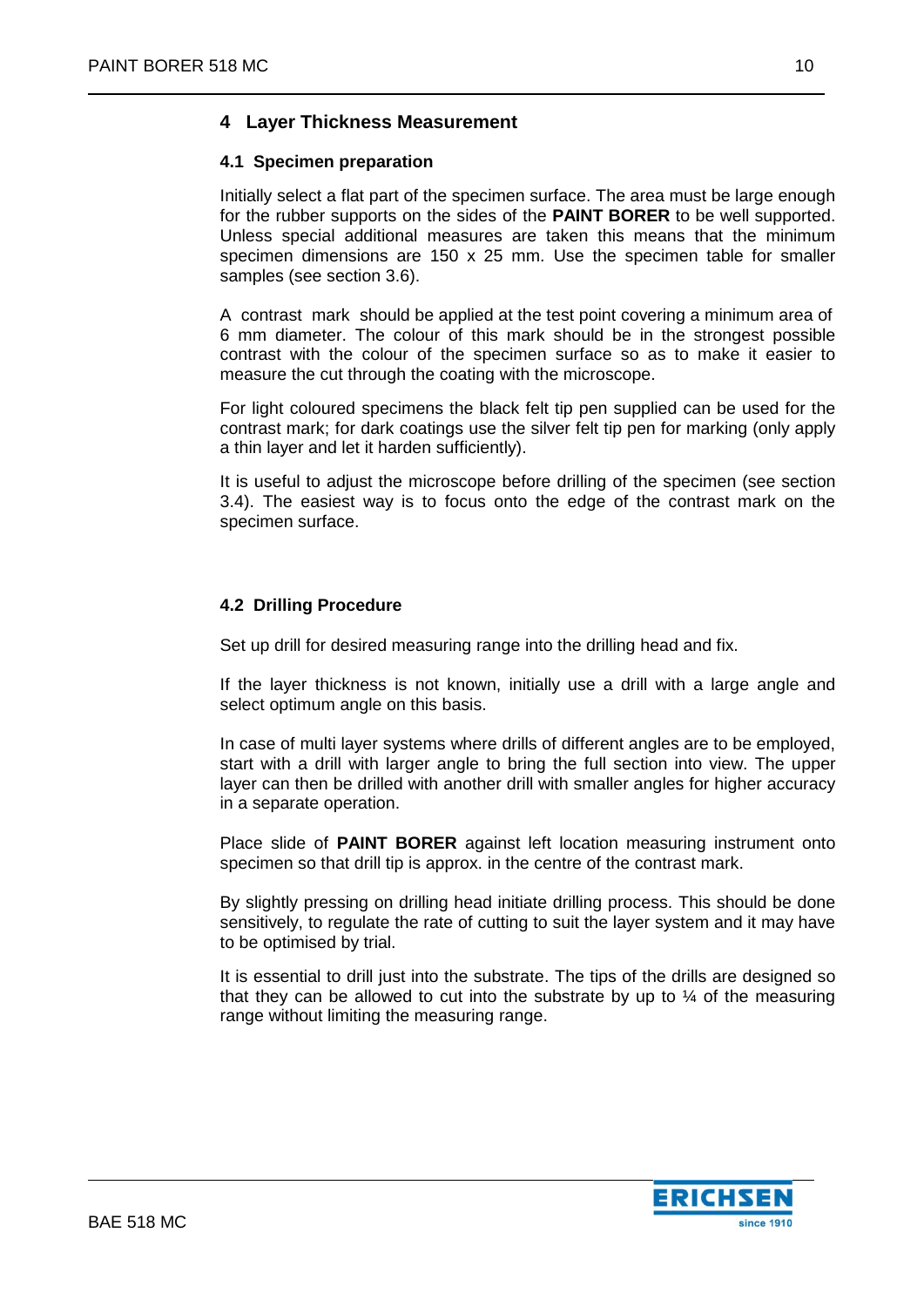# <span id="page-10-0"></span>**4.3 Establishing the Coating Thickness**

After drilling, move slide piece of **PAINT BORER** to right hand end position to bring the microscope over the hole. Switch on lamp (see 3.2) and adjust focus if necessary.

It will now be possible to see through the microscope a number of concentric circles in accordance with the number of layers. The distance between the circles (see figure 1), i. e. the difference in radius, should now be measured.



**Fig. 1: Drilled hole of a two-layer coating shown in cross section and observed with microscope (s<sup>1</sup> / s<sup>2</sup> = Measuring distance for layers 1 / 2)**

Carefully move slide carrying microscope to the left by turning the knurled screw so that the start of the measuring scale is in line with one end of the distance to be measured as shown in Fig. 2.



**Fig. 2: Measurement of a film section consisting of a single layer using microscope Single coating (s = measuring distance)** 

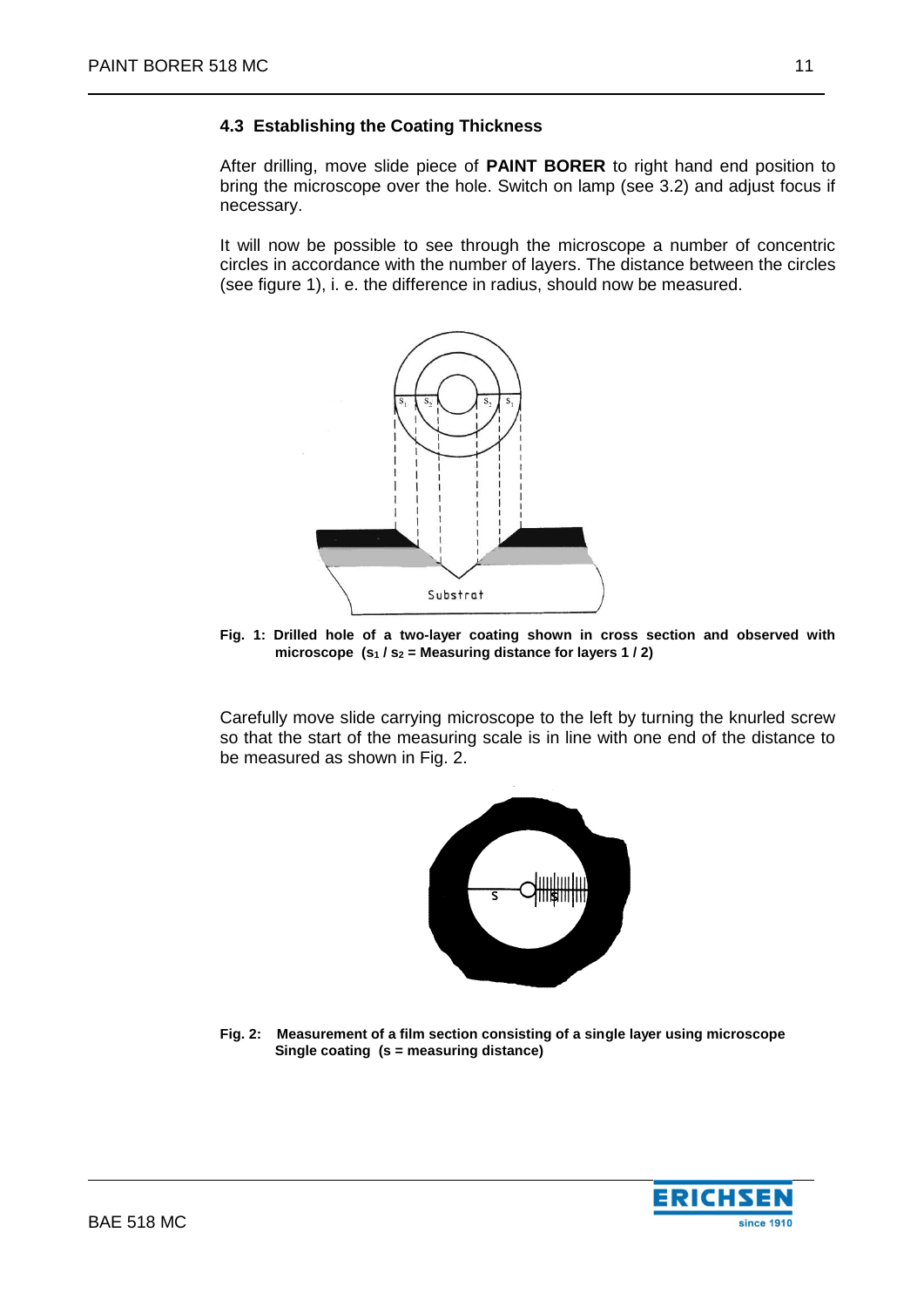A fundamental rule is to take advantage of the symmetry of the cut out and make measurements on diametrically opposed sides for evaluation (see Fig. 2).

Count number of scale divisions **s** and multiply by the relevant scale factor **f**. The layer thickness **d** is given by:

$$
d = s \times f \qquad (1)
$$

in micron units, the factor **f** always being 1/100 of the measuring range.

In the same way also the thickness of individual layers can be determined. For this measure the individual "s"-values (see fig. 1, measuring distances **s<sup>1</sup>** and **s2**) and calculate in accordance with formula **(1).**

The microscope evaluation is frequently not possible, if the coating material crumbles in the drilling zone so that the line of the cut layers is not circular but an irregular closed shape. In a few cases, however, the inner circle corresponding to the point where the coating touches he substrate is still just visible (dashed circle in Fig. 3) and measurement can therefore be made as previously described (measuring distance **s<sup>1</sup>** in Fig. 3).

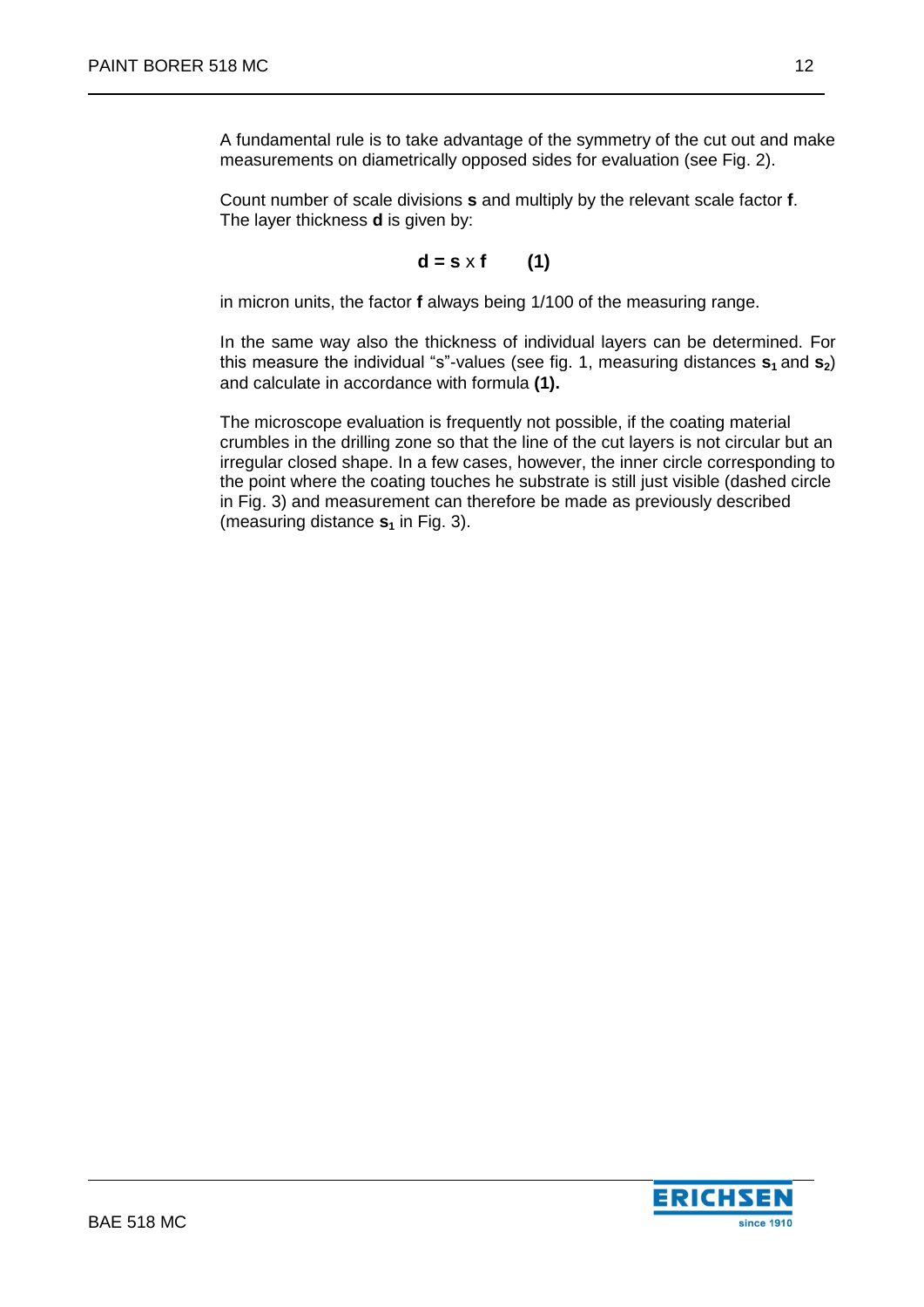# <span id="page-12-0"></span>**5 Special Measuring Problems**

## <span id="page-12-1"></span>**5.1 Peeling**

Brittle coatings and/or coatings with poor adhesion on the substrate often result in drilled cut outs on which the border between the coating and the substrate is not circular, i.e. has an irregular edge (see fig. 3).



**Fig. 3: View through microscope onto drilled cut out with crumbled edges (s<sup>1</sup> / s<sup>2</sup> = measuring distances)**

The normal microscopic evaluation would in such cases lead to incorrect low coating thickness values, since part of the measuring distance will be missing due to peeling off. If only part of the periphery has broken away, there will still be measuring distance available that corresponds to the true coating thickness (see **s<sup>2</sup>** in Fig. 3) so that a correct evaluation will be possible.

In a few cases, however, the inner circle corresponding to the point where the coating touches he substrate is still just visible (dashed circle in Fig. 3) and measurement can therefore be made as previously described (measuring distance  $s_1$  in Fig. 3).

Several cuts should be drilled into the specimen and in each boring as many measurements as possible should be made. The longest measuring distance established in this way will then provide a good approximation to the true coating thickness.

There are additional measures that can be helpful in case of coatings with poor adhesion:

- The peeling effect is particularly drastical, when the tip of the drill just pierces the border between the coating and the substrate. Therefore it is recommended to cut as deeply as possible into the substrate.
- Always drill intermittently, never drill off the reel. Blow away the bore chips after each cut. The interrupted drilling is particularly essential in case of ductile substrate materials which tend to produce big chips (e.g. some types of plastics).
- The mechanic characteristics of soft plastics adverse to the spot drilling, may may be optimised by cooling (freezer/freezing compartment or cooling spray). When using cooling spray cover the surface of the coating by an aluminium foil to protect it against solvent attacks.

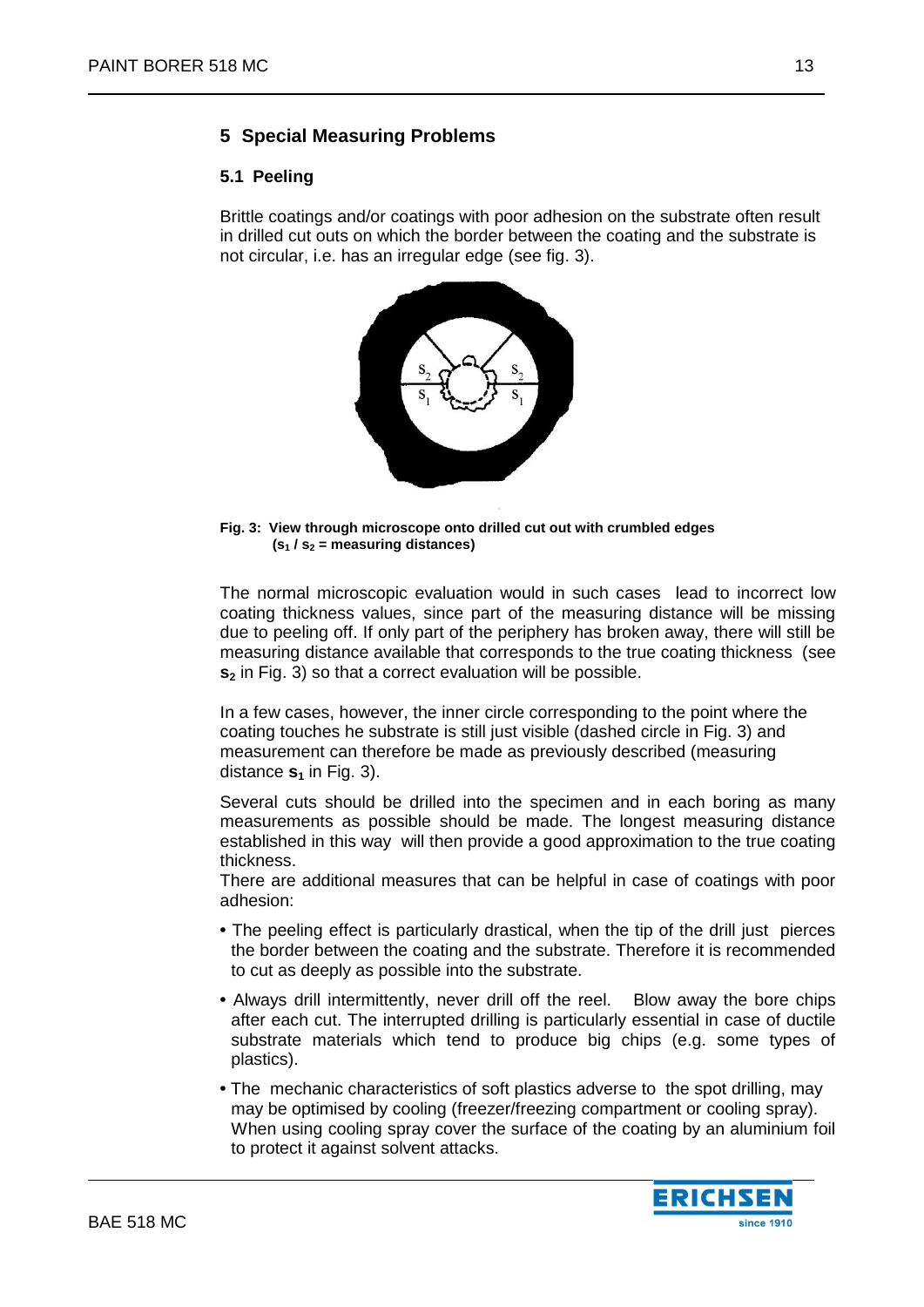## <span id="page-13-0"></span>**5.2 Curved Surfaces**

In principle the specimens should be plane so that the wedge cut bores can be accurately be evaluated. In case of curved specimens the layer thickness calculated with the help of an equation (1) is always thinner than the real coating thickness (deviation Δ).

For a predetermined maximum deviation **Δmax** (in %) a minimum curvature radius **ρmin** (in m) can be estimated which depends on the layer thickness **d** (in microns) and the scale factor **f** (in microns/scale division):

> *ρ***<sub>min</sub> = d / (5 x**  $Δ$ **<sub>max</sub> x f<sup>2</sup>) ) (2)**

Equation (2) signifies: If the curvature radius is greater than the limit radius  $\rho_{min}$ . the curvature effect within an accuracy predetermined by **∆max** can be neglected and the layer thickness can be calculated by equation (1).

Example: For  $\mathbf{d} = 100$  microns and  $\mathbf{f} = 3$  micrns/scale division (drill no. 5) the curvature radius must be greater than 0.44 m so that the deviation **Δ** is smaller than 5 % when the layer thickness is calculated by equation (1).

# <span id="page-13-1"></span>**5.3 Specimen Tilting**

On specimens with small amounts of curvature it may easily happen that the drill will not be operated perpendicularly to the surface. The same situation arises with tests on small specimens of different shapes which cannot always be set up in the correct attitude under the specimen platform.

If the drill is not perpendicular to the specimen, drilling will be oblique. The image in the microscope will then be in the shape of ellipses offset relative to one another in place of concentric circles. The common major axis of the ellipses will not necessarily conicide with the sliding axis of the instrument (see fig. 4).



**Fig. 4: View through microscope: specimen not drilled perpendicularly (s- /s+ = measuring distance)**

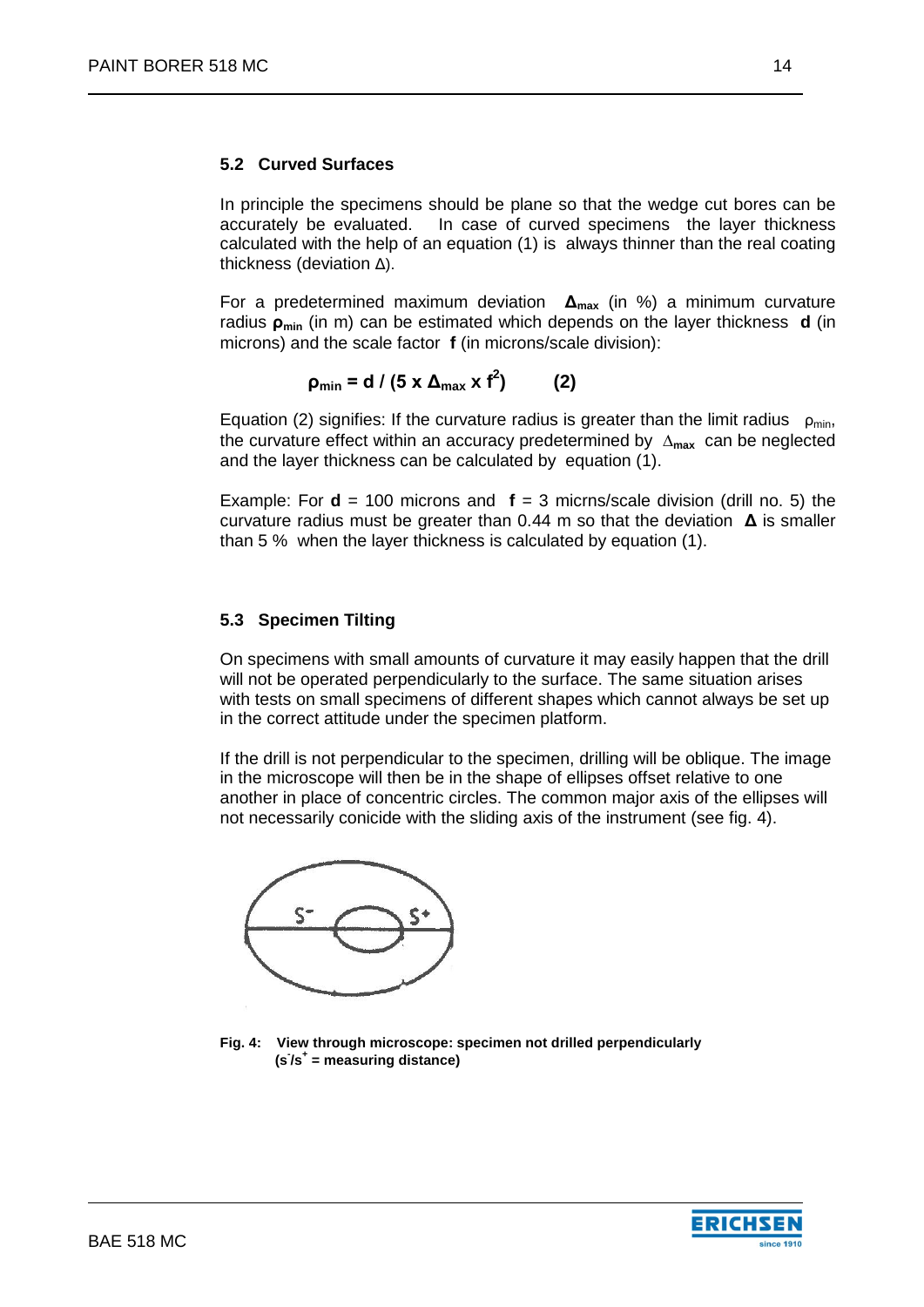For evaluation it is necessary to determine first the offsets of the ellipses in the direction of the common principal axis (s und s<sup>+</sup> in Abb. 4). Thereby all degrees of freedom for the measuring microscope offered by the **Paint Borer,** are required.

The layer thickness **d** (in microns) is then calculated using the measuring quantities s<sup>2</sup> and s<sup>+</sup> (in scale divisions) and with the scale factor f (in microns/scale division) of Table 1 according to

$$
d = 0.1 \times ((s^{\cdot} \times s^{\cdot}) / (s^{\cdot} + s^{\cdot})) \times f
$$
 (3)

<span id="page-14-0"></span>

**In no case it is permitted to calculate the film thickness according to s = ((s- + s + ) / 2) x f (arithmetic average)** 

#### **5.4 Literature**

A detailed dealing with all measuring problems that may occur using the wedge cut method can be found in DIN 50986 (at the moment a draft). This standard indicates also the mathematical deduction of the equations (2) and (3). In the standard instead of the scale factor **f** the wedge cut factor **tan**  $\alpha$  is employed which is linked to **f** by the relation "**f = 20 x tan**  $\alpha$ ".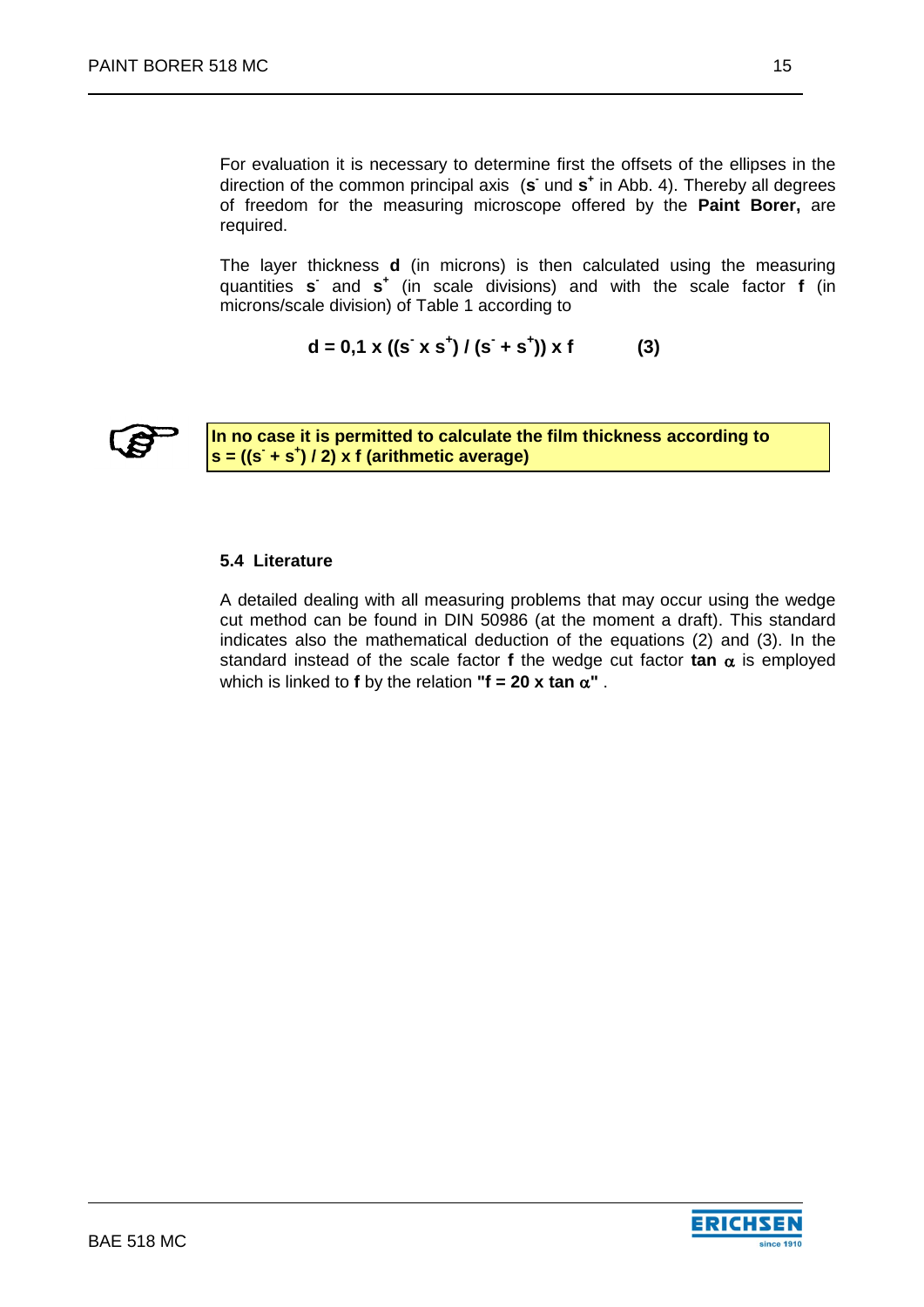# <span id="page-15-0"></span>**6 Maintenance and Care**

- The PAINT BORER 518 MC does't require any maintenance.
- **•** If the instrument is very wet due to exposure, it must be allowed to dry out immediately to prevent corrosion of the slideaways and electric contacts.
- The tips of the carbide drills should regularly be inspected for wear or damage using a magnifying glass (magnification factor at least 10), and,if necessary, be exchanged.
- In case of technical problems please contact the manufacturer:

**ERICHSEN GmbH & Co. KG Am Iserbach 14 D-58675 HEMER**

**Tel.: (02372) 9683-0 Fax: (02372) 6430 eMail: [info@erichsen.de](mailto:info@erichsen.de) Internet: [http://www.erichsen.de](http://www.erichsen.de/)**

The right of technical modifications is reserved.